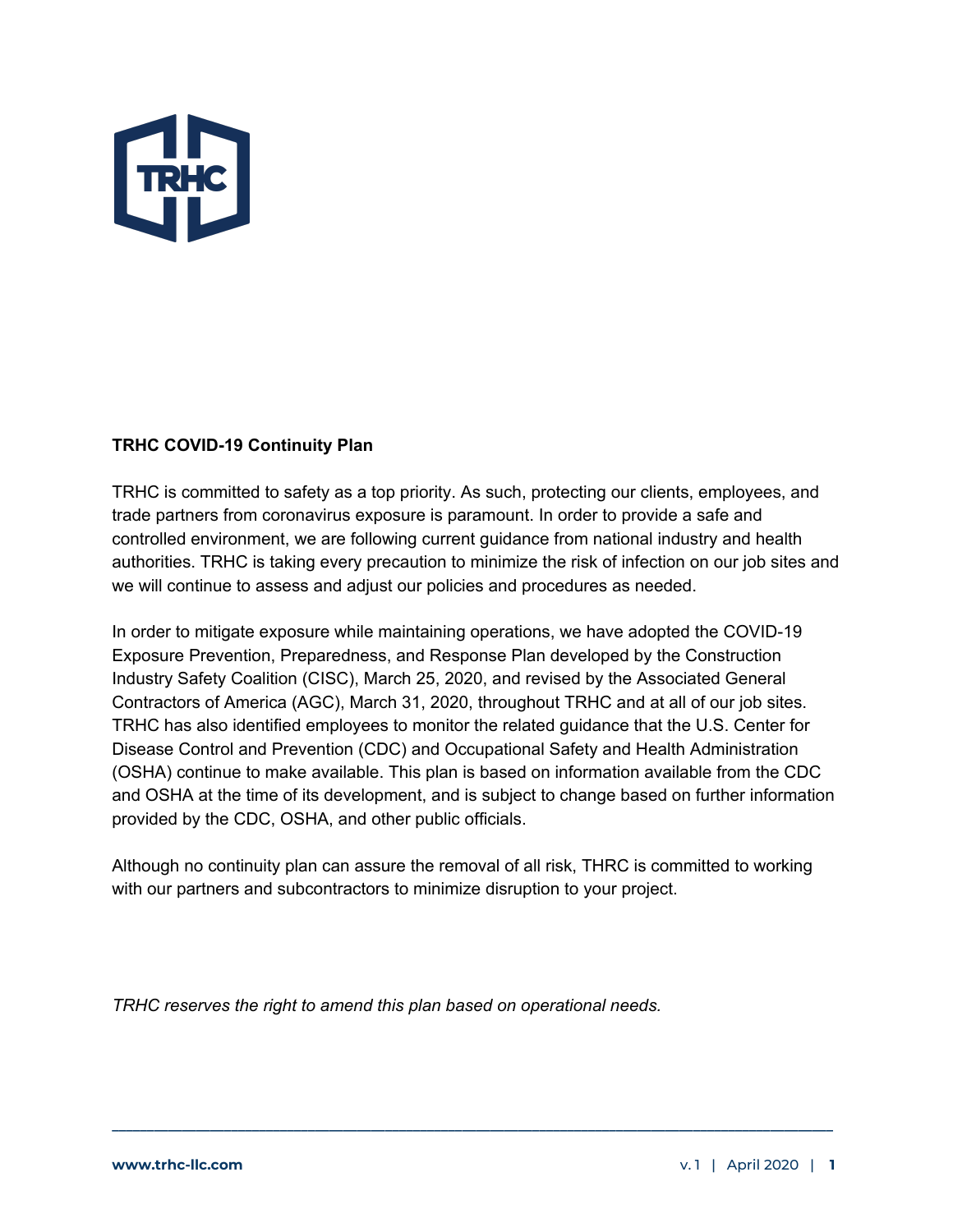## **Preventing the Spread**

OSHA and the CDC have provided the following guidance for all workers, regardless of exposure risk:

- Frequently wash your hands with soap and water for at least 20 seconds. When soap and running water are unavailable, use an alcohol-based hand rub with at least 60% alcohol.
- Avoid touching your eyes, nose, or mouth with unwashed hands.
- Follow appropriate respiratory etiquette, which includes covering for coughs and sneezes.
- Avoid close contact with people who are sick.

In addition, employees must familiarize themselves with the symptoms of COVID-19, which include the following:

- Coughing
- Fever
- Shortness of breath, difficulty breathing
- Early symptoms such as chills, body aches, sore throat, headache, diarrhea, nausea/vomiting, and runny nose

If you develop a fever and symptoms of respiratory illness, such as cough or shortness of breath, DO NOT GO TO WORK and call your supervisor and healthcare provider right away. Likewise, if you come into close contact with someone showing these symptoms, call your supervisor and healthcare provider right away.

#### **COVID-19 Exposure Action Plan**

#### **Employer Responsibilities**

- Develop a COVID-19 Exposure Action Plan
- Conduct safety meetings by phone if possible. If not, instruct employees to maintain 6-feet between each other. The foreman/supervisor will track attendance verbally rather than having employees sign an attendance sheet.
- Access to the job site and work trailer will be limited to only those necessary for the work.
- All visitors will be pre-screened to ensure they are not exhibiting symptoms.
- Employees, contractors, and visitors will be asked to leave the job site and return home if they are showing symptoms.
- Provide hand sanitizer and maintain Safety Data Sheets of all disinfectants used on site.
- Provide protective equipment (PPE) to any employees assigned cleaning/disinfecting tasks.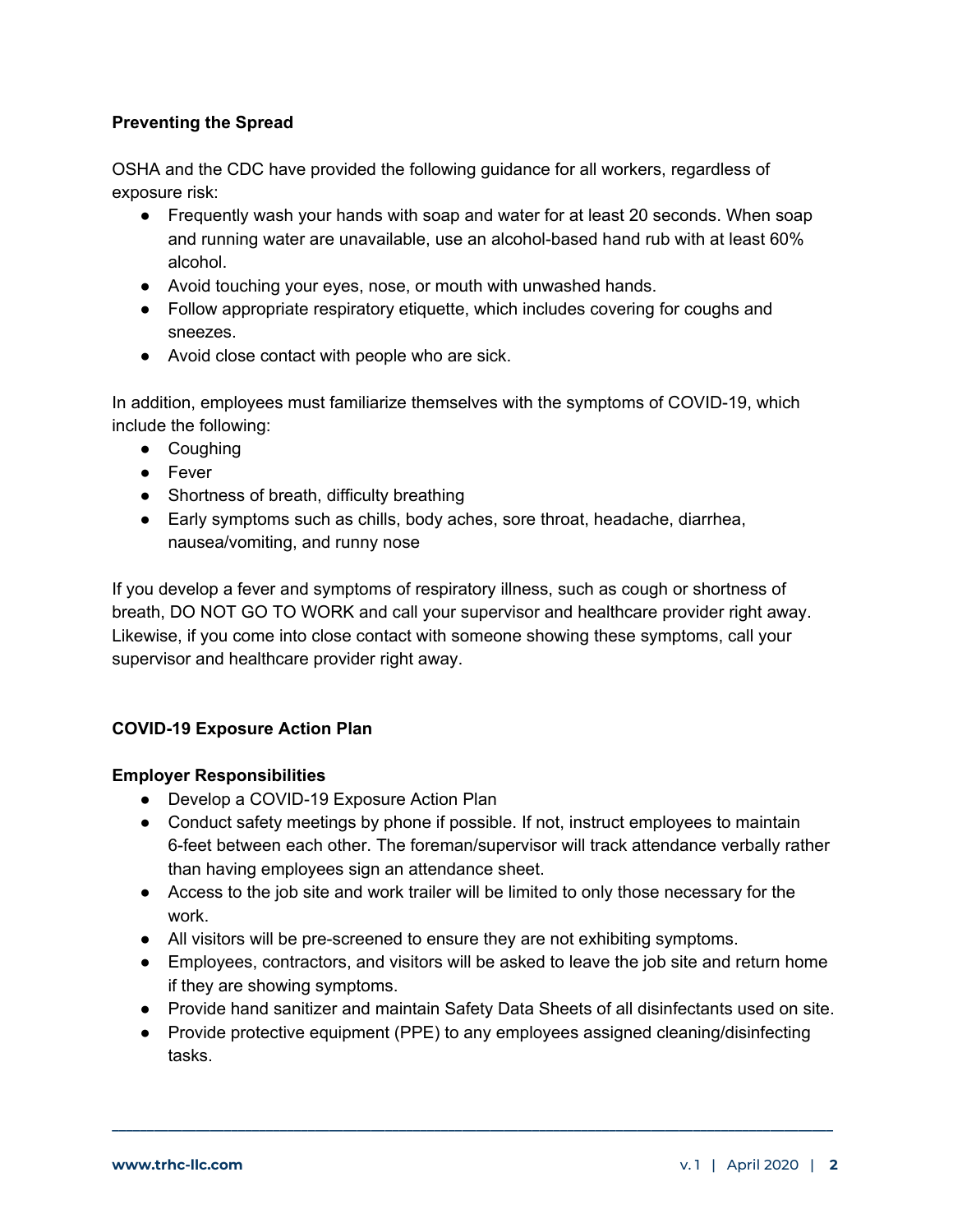### **Employee Responsibilities**

- Become familiar with the Exposure Action Plan and follow all elements of the plan.
- Practice good hygiene: wash hands with soap and water for at least 20 seconds. If these are not available, use alcohol-based hand rub with at least 60% alcohol. Avoid touching your face, eyes, food, etc. with unwashed hands.

### **Cleaning / Disinfecting Job Sites and Other Protective Measures**

- Clean and disinfect frequently used tools and equipment on a regular basis. This includes other elements of the job site where possible. Employees should regularly do the same in their assigned work areas.
- Clean shared spaces such as trailers and break/lunchrooms at least once per day.
- Disinfect shared surfaces (door handles, machinery controls, etc.) on a regular basis.
- Avoid sharing tools with co-workers. If not, disinfect before and after each use.
- Arrange for any portable job site toilets be cleaned by the leasing company at least twice per week and disinfected on the inside.
- Trash collected from the job site must be changed frequently by someone wearing gloves.

## **Personal Protective Equipment (PPE) and Alternate Work Practice Controls**

- Provide and wear the proper PPE.
- Keep the dust down by using engineering and work practice controls, specifically through the use of water delivery and dust collection systems.

#### **Communicating Workplace Requirements**

- Post CDC COVID-19 informational posters and flyers around all job site trailers and projects.
- Provide timely communication with all project stakeholders on changing requirements and updated information from the CDC, OSHA and other public health organizations that affect the workplace and/or project.

#### **Personal Hygiene, Cleaning and Disinfecting**

- Increase the number of handwashing and/or sanitizing stations on the job site.
- Utilize handwashing posters and flyers throughout the job site promoting defense against coronavirus spread.
- Refrain from shaking hands.
- Sanitize common areas frequently and maintain appropriate (EPA approved) sanitizing supplies to allow for self-cleaning by employees of all gathering spaces, conference rooms and workstations.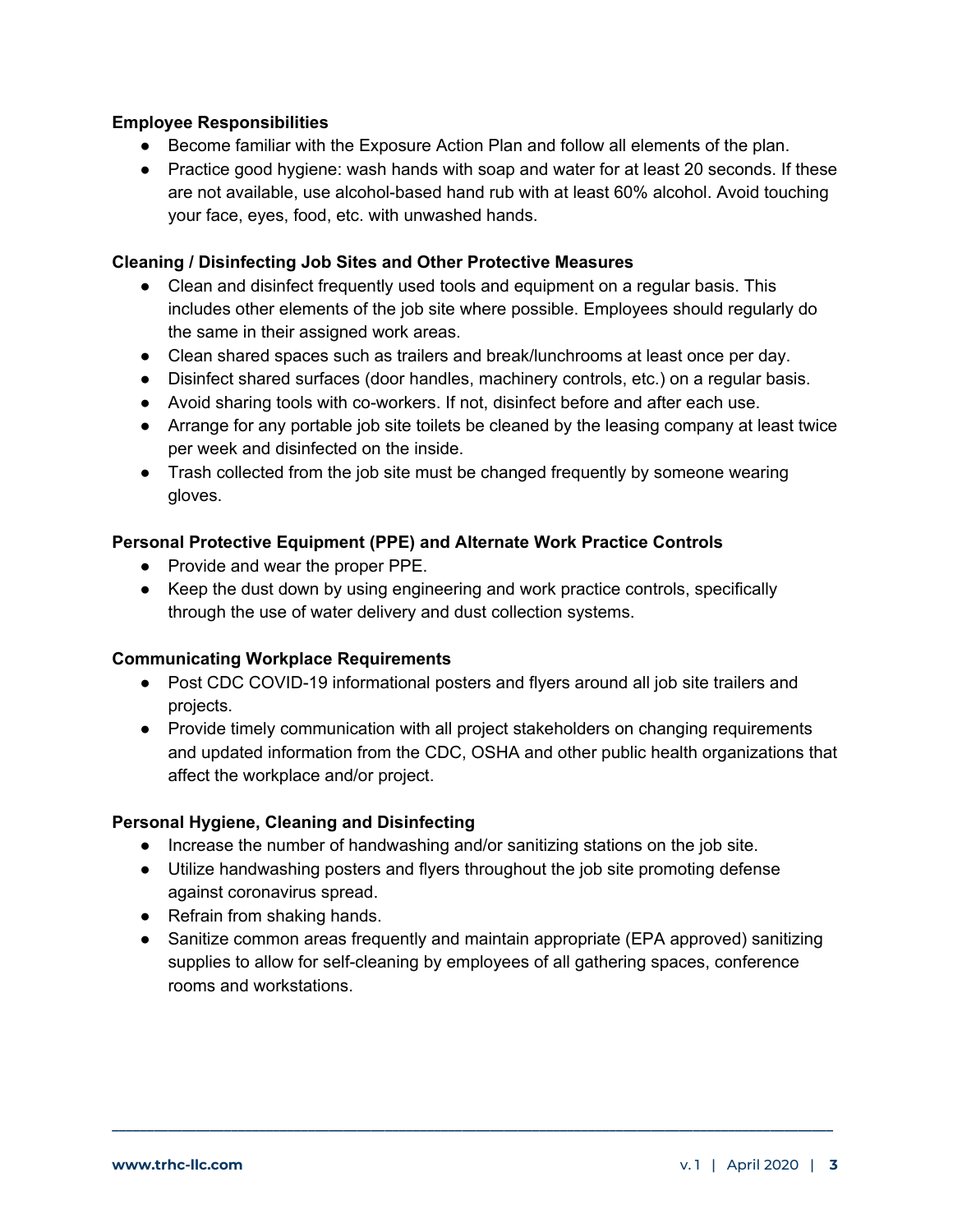## **Staffing**

- Encourage sick employees to stay home and seek appropriate medical care.
- Use video services such as Zoom or Skype for meetings when possible. When in-person meetings are necessary, limit the number of those in attendance and keep agendas to a minimum, maintain social distancing guidelines for spacing between participants, and hold meetings outside (when possible) or in open, well-ventilated spaces.
- Maintain proper staffing levels to meet contractual requirements while employing social distancing measures such as staggered work shifts and working from home when applicable (office staff).

## **Exposure**

- If you or someone you have been in close contact with is sick and exhibiting COVID-19 symptoms, do not come into work. Follow CDC guidelines and self-isolate for 14 days.
- If you or someone you have been in close, direct contact with has recently traveled to a CDC Level 3 country, do not come to work. Follow CDC guidelines and self-isolate for 14 days.
- When possible, an "isolation" area will be designated to separate employees that become sick at work.
- A face mask will be provided to limit the spread of respiratory secretions.
- Should the symptoms be deemed severe, Emergency Response Services (EMS) will be called.
- $\bullet$  Following the departure of an isolated employee(s), the room must remain vacant for a minimum of 2 hours before an employee can enter the space to clean and sterilize.

# **Testing Actions**

- Any individual on an active TRHC project or at the TRHC office, who is waiting for the results of a COVID-19, must remain at home pending the results of the test.
- Any individual who has tested positive for COVID-19 should immediately call the TRHC office at 517-669-6024 and inform us of their positive diagnosis.
- While maintaining the individual's confidentiality, TRHC informs the client, immediately stops work in the area, controls the situation, posts warnings and retains a qualified third-party to perform a cleaning of the area.
- TRHC completes the Reporting COVID-19 Confirmed and Suspected Cases Survey for employees and an OSHA Incident Report for non-employees.
- TRHC notifies the local public health agency (as applicable), informs and separates potentially impacted workers and provides specific project direction, informs non-impacted workers and informs partners and subcontractors.